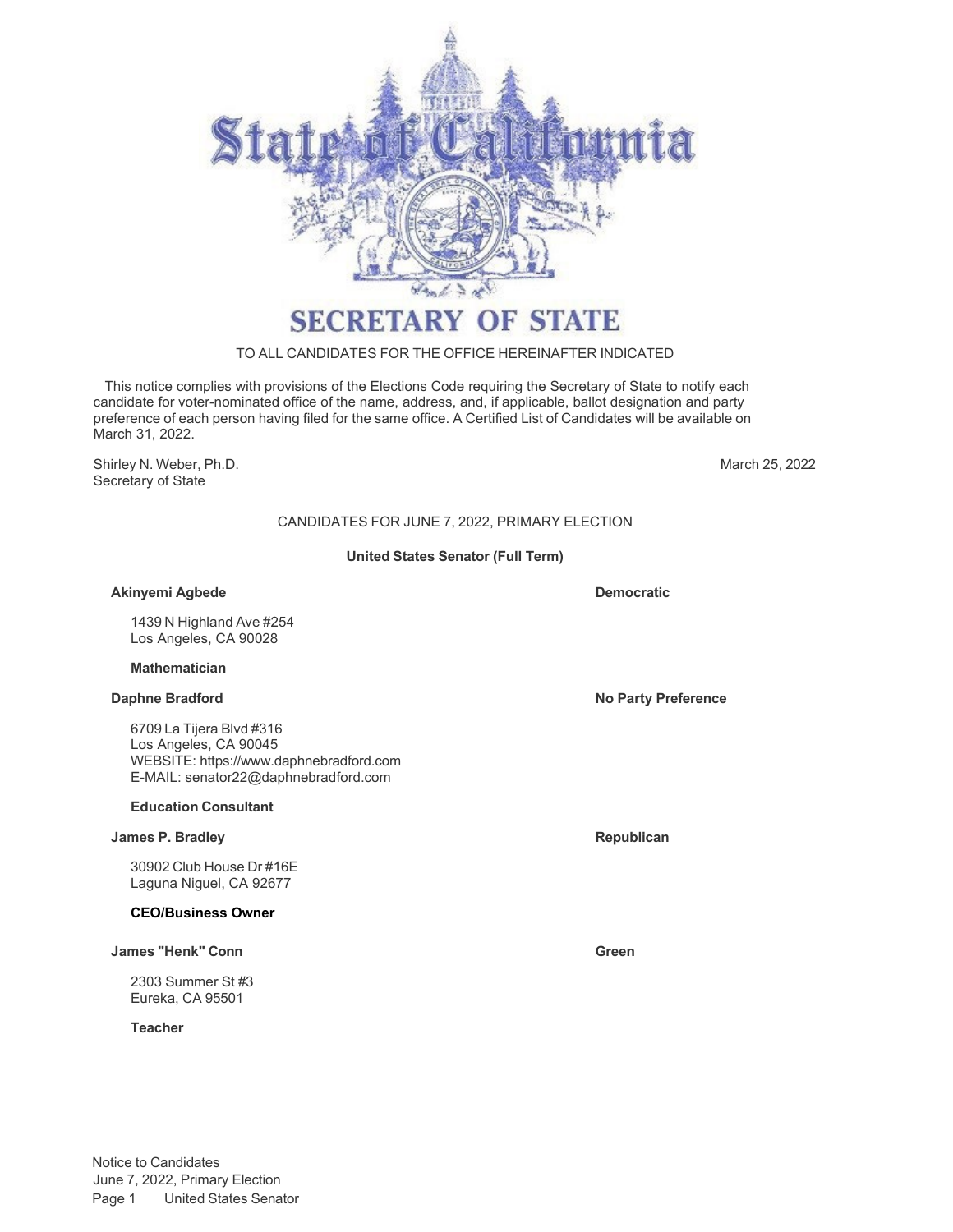3843 S Bristol St #604 Santa Ana, CA 92704 (714) 540-2295 (Business) (714) 540-0901 (Fax) WEBSITE[: https://www.elistforsenate.com](http://www.elistforsenate.com/) E-MAIL: [info@elistforsenate.com](mailto:info@elistforsenate.com)

# **Small Business Owner**

# **Pamela Elizondo Green**

PO Box 104 Laytonville, CA 95454 (707) 354-1498 (Business) E-MAIL: [pamelizondo@hotmail.com](mailto:pamelizondo@hotmail.com)

# **Marijuana Plastic Entrepreneur**

2826 S Vermont Ave Ste 1 Los Angeles, CA 90007 (323) 643-4968 (Business) E-MAIL: [socialistworkers2022campaign@gmail.com](mailto:socialistworkers2022campaign@gmail.com)

# **Industrial Worker**

# **Yvonne R. Girard Republican**

PO Box 33100 Jurupa Valley, CA 92519 (951) 452-4499 (Business) (951) 790-1255 (FAX) WEBSITE[: https://www.yvonneforussenate2022.com](http://www.yvonneforussenate2022.com/) E-MAIL: [yvonnegirard@yvonneforussenate2022.com](mailto:yvonnegirard@yvonneforussenate2022.com)

# **Retired Government Employee**

# **Don J.** Grundmann **No. 2 No. 2 No. 2 No. 2 No. 2 No. 2 No. 2 No. 2 No. 2 No. 2 No. 2 No. 2 No. 2 No. 2 No. 2 No. 2 No. 2 No. 2 No. 2 No. 2 No. 2 No. 2 No. 2 No. 2 No. 2**

2010 El Camino Real #351 Santa Clara, CA 95050 (510) 895-6789 (Business) WEBSITE[: https://www.fight-the-power.org](http://www.fight-the-power.org/) E-MAIL: [stoptheirs@hotmail.com](mailto:stoptheirs@hotmail.com)

# **Doctor of Chiropractic**

# **Myron L. Hall Republican**

PO Box 1531 Beverly Hills, CA 90213 (424) 294-4994 (Business) WEBSITE[: https://www.drhallforsenate.com](http://www.drhallforsenate.com/) E-MAIL: [info@drhallforsenate.com](mailto:info@drhallforsenate.com)

# **Podiatric Physician**

PO Box 2238 Fairfield, CA 94533

# **No Ballot Designation**

**Jon Elist Republican**

**Eleanor Garcia No Party Preference**

**Deon D. Jenkins No Party Preference**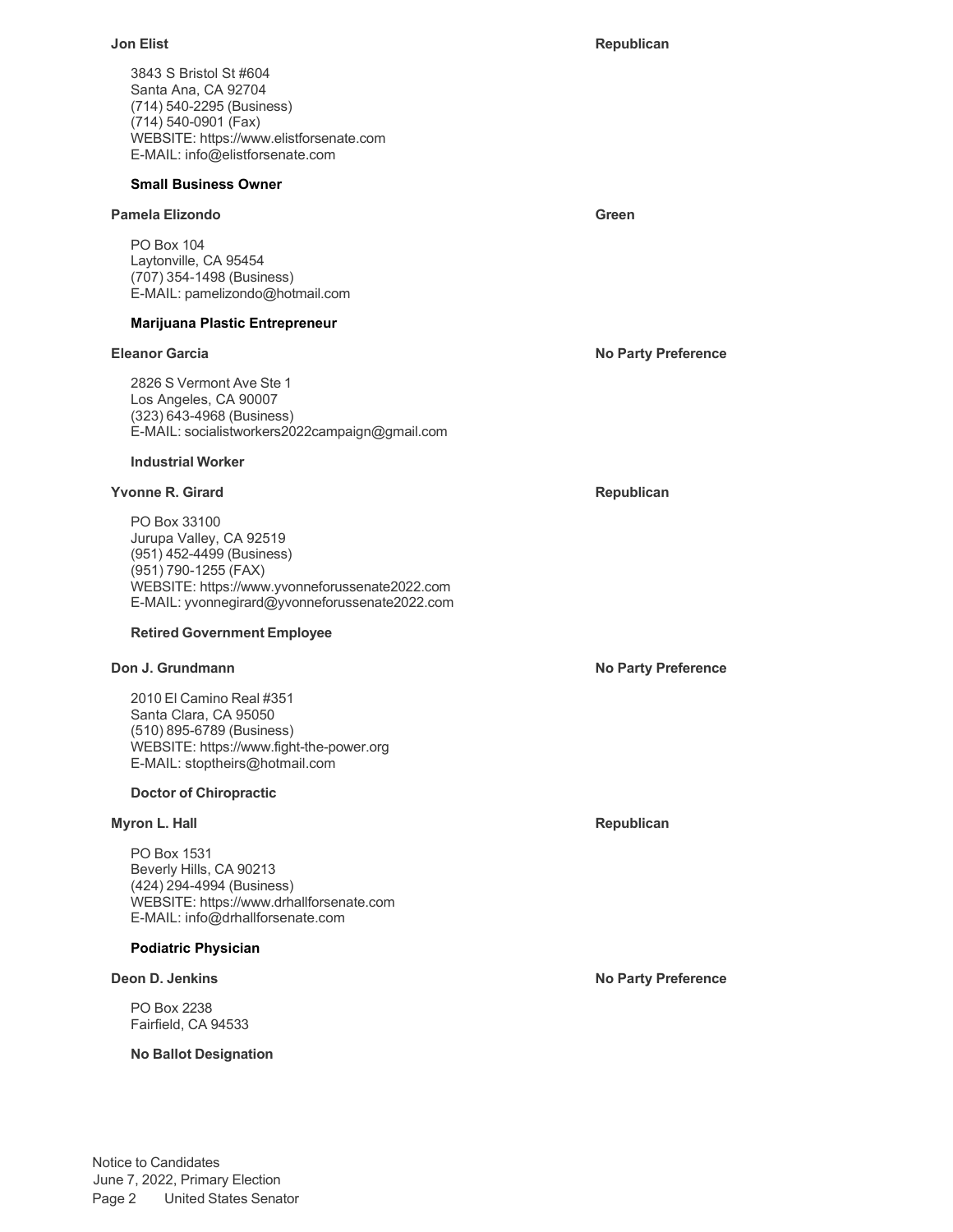#### **Sarah Sun Liew Republican**

PO Box 597 Victorville, CA 92395 WEBSITE[: https://www.drsarahliewforcongress.com](http://www.drsarahliewforcongress.com/) E-MAIL: [info@drsarahliewforcongress.com](mailto:info@drsarahliewforcongress.com)

#### **Entrepreneur/Non-Profit Director**

# **Robert George Lucero Jr. Republican** PO Box 1183 Culver City, CA 90232 (626) 379-7467 (Business) WEBSITE: [https://www.lucero4ca.com](http://www.lucero4ca.com/) E-MAIL: [robert@lucero4ca.com](mailto:robert@lucero4ca.com) **Executive Business Consultant**

#### **Mark P. Meuser Republican**

9070 Irvine Center Dr #150 Irvine, CA 92618 (209) 763-8737 (Business) WEBSITE: [https://www.markmeuser.com](http://www.markmeuser.com/) E-MAIL: [contact@markmeuser.com](mailto:contact@markmeuser.com)

#### **Constitutional Attorney**

#### **Dan O'Dowd Democratic**

30 W Sola St Santa Barbara, CA 93101

#### **No Ballot Designation**

777 S Figueroa St Ste 4050 Los Angeles, CA 90017 (213) 342-6869 (Business) WEBSITE[: https://www.alex-padilla.com](http://www.alex-padilla.com/) E-MAIL: [info@alex-padilla.com](mailto:info@alex-padilla.com)

#### **Appointed United States Senator**

#### **John Thompson Parker Peace and Freedom Peace Peace** and **Freedom**

5278 W Pico Blvd Los Angeles, CA 90019 (323) 899-2003 (Business) WEBSITE[: https://www.johnparkerforussenate.org](http://www.johnparkerforussenate.org/) E-MAIL: [johnthompsonparker@gmail.com](mailto:johnthompsonparker@gmail.com)

#### **Social Justice Advocate**

#### **Enrique Petris Republican**

1010 Azalea St Oxnard, CA 93036 E-MAIL: [enrique.petris@yahoo.com](mailto:enrique.petris@yahoo.com)

#### **Businessman/Investor**

**Alex Padilla Democratic**